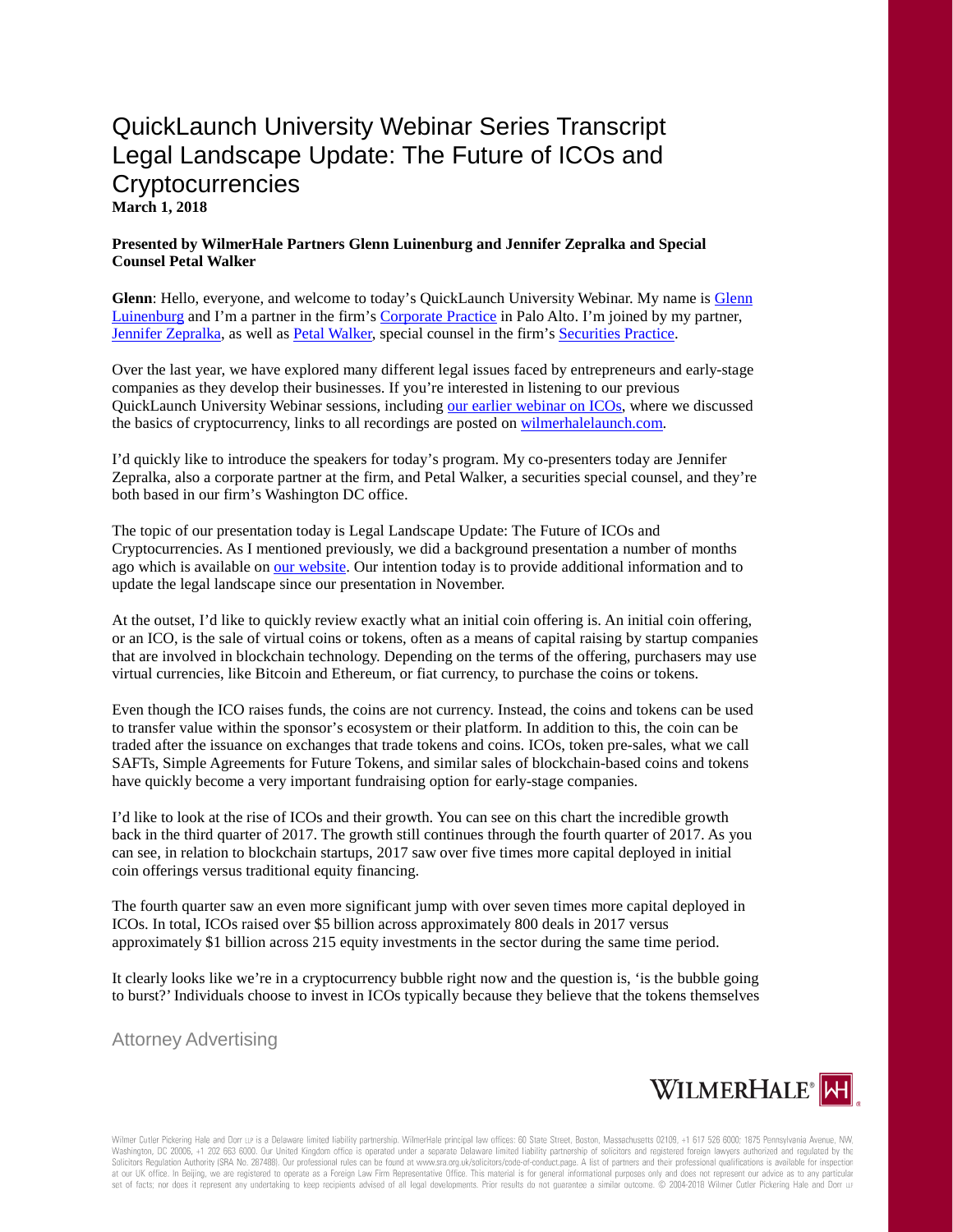will have some value either in and of themselves as a currency or because the tokens will have value on the platform that's either created or will be created.

Given the rise in the value of cryptocurrencies in the third and fourth quarters of 2017, recent purchasers of tokens really seem to be simply hoping for a jump in the trading price of the token, similar to what we've seen in terms of the increase in the value of Bitcoin and Ethereum during this time period for the two most-established cryptocurrencies. As a point of reference, if you bought \$100 of Bitcoin in 2011, that \$100 investment would be worth over \$1 million today. It does definitely look like a bubble.

I often get the question, 'why are ICOs so popular?' In my opinion, ICOs offer democratization of access for everyone. Everyone can participate. There's certainly no geographical limit on who can participate in token offerings.

They also offer an opportunity to invest in accumulated cryptocurrency. As we've seen, the value of Bitcoin, and Ethereum and other cryptocurrencies have dramatically increased in 2017. They've dropped a little at the beginning of this year, but they've still increased fairly dramatically over the past 12 to 18 months.

And still, to date, there's limited ways to spend the accumulated cryptocurrency, except in conversion to fiat currency or cash and that could result in loss of potential value. Investing in tokens and other coins offers people who hold large amounts of cryptocurrencies a diversification opportunity.

Tokens offer the opportunity to trade immediately. Unlike traditional VC investments, new tokens can usually be traded almost immediately on an exchange, and we'll talk about that in more detail during the presentation.

Lastly, the crypto-community really does have an inborn passion for new and modern technologies and applications, and the community does support the initiatives that are disrupting existing rules and standards.

With that being said, what's new? We'll take a look at this throughout the presentation. As we've seen in the previous chart, ICO growth has continued and the growth has been nothing short of astonishing. In 2018, so far this year, we've seen ICOs raising already \$1.7 billion in capital for technology startups.

Now, ICOs have grown largely outside of regulatory oversight and without the investor protection and disclosure requirements that typically apply to traditional securities or investment offerings. A wide array of potential illegalities associated with ICOs could come up and it's beyond the scope of our presentation today, but would include the unlawful offer sale and promotion of securities, operation of stock exchange, sale of an unregistered mutual fund, the failure to meet anti-money laundering laws, and the unlawful sale, advertising, and promotion of commodities, and the list goes on from there.

What has become perfectly clear in recent months, above all else, is that the federal securities laws apply to those who offer and sell securities in the United States regardless of whether the issuing entity is a traditional company or a decentralized autonomous organization, regardless of whether those securities are purchased using U.S. dollars or virtual currencies, and regardless of whether they are distributed in certificated form or through distributed ledger technology of cryptocurrencies.

As the excitement of ICOs has spread throughout the business and financial sectors, so too have the

**2 |** QuickLaunch University Webinar Series Transcript Legal Landscape Update: The Future of ICOs and Cryptocurrencies

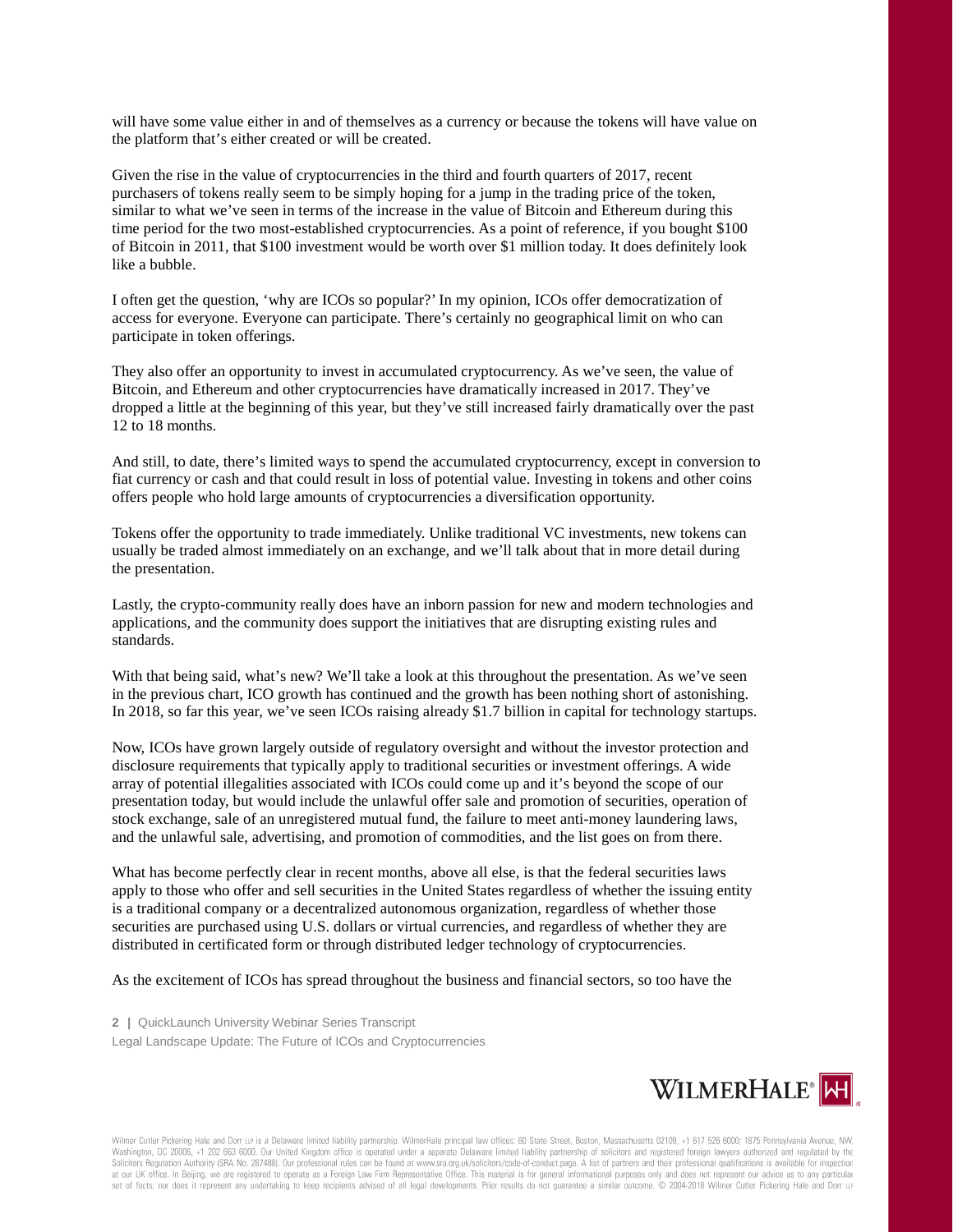concerns that the lack of regulations render this new-age currency susceptible to fraud, manipulation, and to being used as a vehicle for money laundering.

SEC Chairman Clayton's voice, in particular, has been especially loud and pervasive with respect to concerns about ICOs. Speaking in early November 2017, Chairman Clayton veered off the script and bluntly reported that he had yet to see an ICO that doesn't have a sufficient number of hallmarks of a security and also that there was a distinct lack of information about many online platforms that list and trade virtual coins and tokens offered and sold in initial coin offerings.

Along these lines, the SEC has issued a slew of unprecedented official statements about ICOs that Jennifer will cover in a little more detail, including a recent investor bulletin warning investors about ICOs. The SEC even went so far as to put the spotlight on social media ICO campaigns and endorsement by celebrities that were not properly disclosing the celebrity's financial relation to the ICOs.

In a recent speech at a securities laws conference in San Diego, Chairman Clayton indicated that he believed lawyers were failing in their role as gatekeepers and made it clear that the SEC intends to hold all gatekeepers, including lawyers, accountants, and other investment professionals, accountable for their activities in connection with ICOs and cryptocurrencies.

The SEC's Enforcement Division is devoting a significant portion of its resources to the ICO marketplace at this time. Through statements, reports, and enforcement actions, the SEC has made it clear that federal securities laws apply regardless of whether the offered security is labeled a coin or a utility token rather than a stock, a bond, or an investment contract.

The SEC has also announced the recent formation of a new Cyber Unit to target violations involving distributed ledger technology and ICOs as part of a new effort to fight cybercrime. The new Cyber Unit was created to police ICOs and is already up and running and well-staffed with seasoned SEC professionals.

In addition, the SEC has created a Retail Strategy Task Force to develop proactive and targeted initiatives to identify misconduct impacting retail investors, including to pursue misconduct perpetrated using the dark web, where Bitcoin and other cryptocurrencies are being used to pay for illicit goods.

The new team was established to apply the lessons learned from past securities fraud cases and to leverage data analytics and technologies to identify large-scale misconducts affecting retail investors. Together, the new SEC's Cyber Unit and Retail Task Force have set their sights on the ICO marketplace and have started bringing ICO-related cases, some of which Jennifer is going to cover as well, and we believe that many more will follow.

Very recently, yesterday, *The Wall Street Journal* announced that the SEC had launched a cryptocurrency probe and that the regulator had issued scores of subpoenas and information requests to tech companies, and not just the tech companies, but also their advisors involved in ICOs.

ICOs have also raised a host of criminal concerns, which has prompted action at the U.S. Department of Justice. In November 2017, the DOJ made its first ICO-related arrest, charging someone in Brooklyn with securities fraud and conspiracy for his role in the illegal unregistered securities offering of an ICO. More at that level are almost the virtual certain piece the ICOs face at this point.

**3 |** QuickLaunch University Webinar Series Transcript Legal Landscape Update: The Future of ICOs and Cryptocurrencies

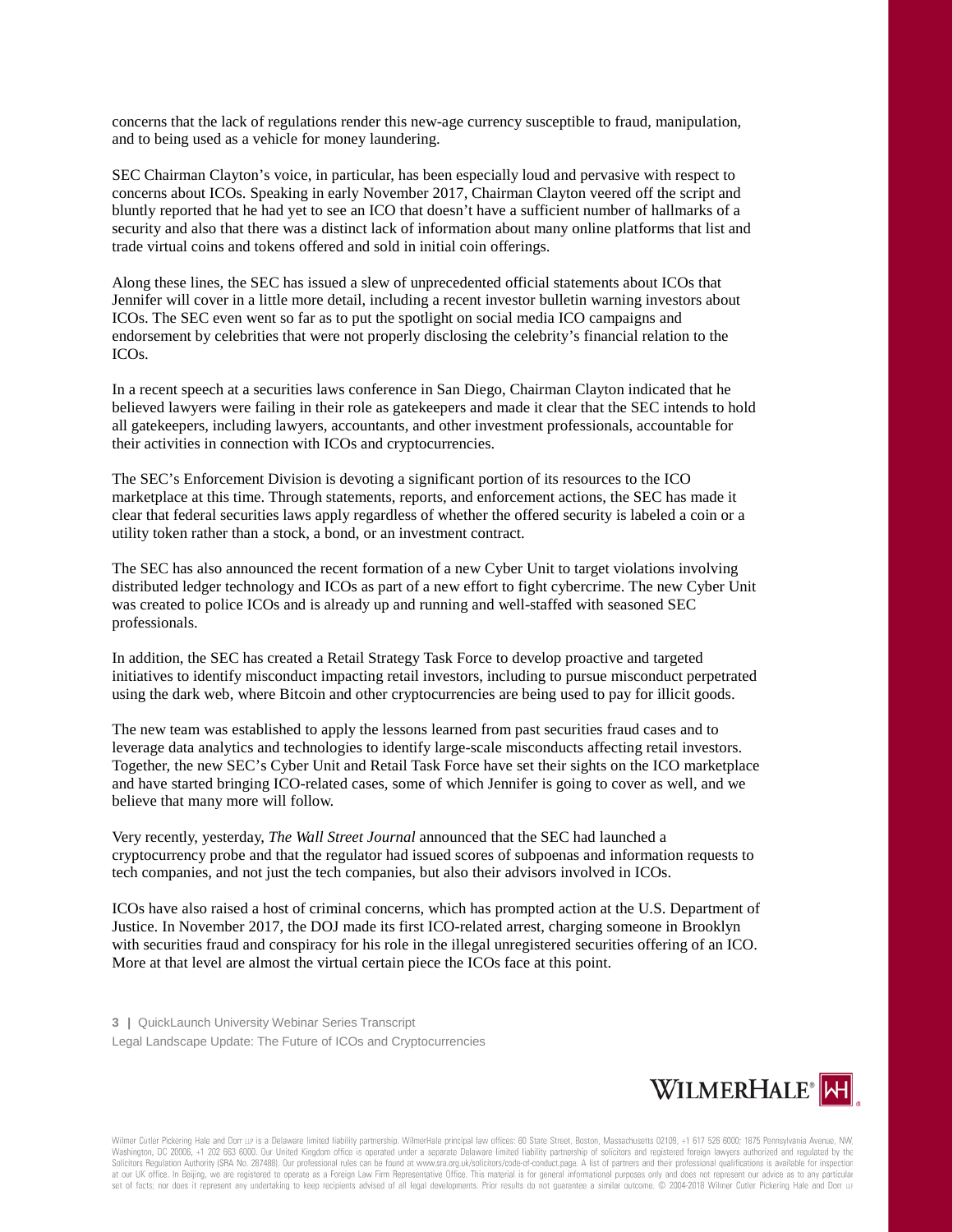Lastly, I'll introduce a topic that Petal will cover in more detail later in our presentation. The CFTC, together with the SEC, has also increased its scrutiny of crypto- and blockchain-related companies. On January 18, the CTFC filed enforcement actions against two questionable businesses attempting to benefit from cryptocurrency hike. At that time, the SEC and CFTC issued a joint statement regarding digital currency issuers, once again, warning companies and exchanges that seek to avoid following the law or simply commit fraud.

More recently, SEC Chairman Clayton, together with CFTC Chairman Giancarlo, took to *The Wall Street Journal* editorial pages to proclaim their stands regarding cryptocurrencies and ICOs, the same day that CFTC announced its third fraud enforcement action.

As you can see, the number regulatory initiatives already in 2018 has been tremendous. Jennifer will now provide additional insights regarding how the SEC is treating token offerings and cryptocurrencies.

**Jennifer**: Thank you, Glenn. Let's drill down a little bit on the regulatory landscape from the SEC side and the framework that the regulators are applying, and then Petal will cover the CTFC activities in just a bit.

As Glenn mentioned, the ICO market sprang up pretty quickly over the last year, so it seems to be going on unchecked for a while. There were simply fraud and Ponzi scheme type arrangements that drew the SEC's notice, but generally, the organization didn't seem to focus on the question of whether these things that were being sold were securities.

But then the SEC officially weighed in for the first time in July of 2017, with the issuance of its Report of Investigation on The DAO. It maybe should have gone without saying, but the report was important, nonetheless, for stating in clear terms that the SEC was going to apply traditional securities laws analysis to new technologies and you don't get a free pass from regulation just because you've come up with a new model for capital raising. And that's something that's still kind of sinking in in the market, I think.

Let's think a little bit about why this matters. It's pretty obvious from the long list of the things that Glenn just ran through of all the potential enforcement activity that the consequences of selling something that ends up being considered a security without compliance with the securities laws can be pretty significant.

The basic framework under the federal securities laws is that any offer and sale of securities must either be registered under the Securities Act or require you to have an exemption from registration. Obviously, these things are not registered. Applying that to an ICO, the key here is whether the tokens you're selling are securities or not.

If they are securities and you didn't do what was necessary to have an exemption from registration in structuring that offering, then the view is that you will have conducted an illegal offering. In that case, you could be looking at civil or even criminal liability, and under the securities laws, purchasers of those securities could force the seller to buy back the securities, which could be a pretty devastating thing for a startup.

The consequences could also be very serious for exchanges and intermediaries in token sales if those tokens are considered securities. Securities laws don't apply only to the people who issue them or sell them, but also to those who are in the middle of the transaction and they could face serious liability as

**4 |** QuickLaunch University Webinar Series Transcript Legal Landscape Update: The Future of ICOs and Cryptocurrencies

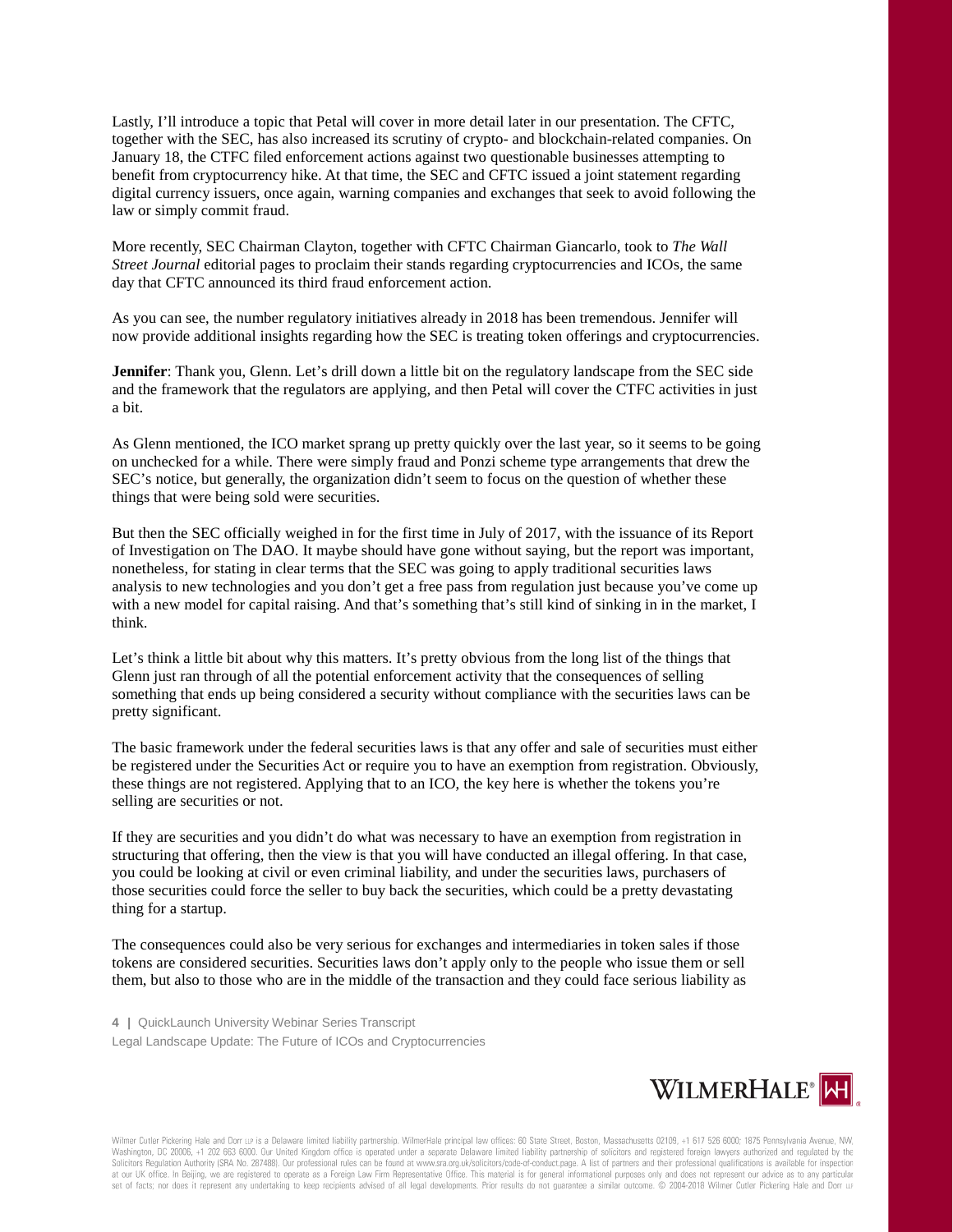well.

How should we look at the traditional securities law now to determine whether the federal securities laws are impacted? Let's look very quickly at The DAO, which is kind of old news at this point, and most people who are following this space have already read it, and then we'll turn to the more recent *Munchee* case.

The DAO sold tokens in an ICO in 2016. The marketing for that offering made it pretty clear that The DAO would earn profits by funding projects that would provide token holders with a return on their investment. In many ways, when you look at the fact pattern in that case, it's pretty obvious why the SEC would see a security here.

Both the '33 Act and the '34 Act, which are the two main operative laws in the federal securities regime, define a security very broadly and include the concept of an investment contract. The longstanding test to see if you have an investment contract is set out in the *Howey* case from 1946.

The DAO report was useful to those of us working in this area because the SEC very carefully laid out its application of *Howey* to show that The DAO was an investment contract. The elements to be considered under *Howey* are now familiar to almost anyone who is following this space.

You must look at whether the purchasers of the instrument invested money in a common enterprise with a reasonable expectation of profit derived from the efforts of others. It's amazing that a case that was really only familiar to securities lawyers is now so widely discussed in way cooler circles than securities bar.

The structure of The DAO pretty clearly met these tests and really looked more like some sort of investment fund than anything else. The way things landed in that report didn't really surprise people who were already familiar with the securities laws and the concept of investment contracts.

But there were still open questions about other types of ICOs where it wasn't so squarely an investment, but instead, the token had some other use other than just to provide a return to the holders, and that's where the SEC's *Munchee* case in December gave us some more color.

Munchee had created an iPhone app for reviewing restaurant meals. They conducted a sale in the fall of 2017 of tokens to raise capital to improve that app and to build out its platform. The punch line here is that they settled an SEC enforcement action in December agreeing to cease and desist from violating Section 5, which is the key registration provision of the '33 Act. That's the basis for that statement I made earlier that every offering on securities needs to either be registered or exempt. Munchee violated Section 5 because this offering was not either registered or squarely within an exemption.

If you spend a lot of time laying out the facts and the terms of this offering, you'll see the offering materials for this ICO described the way that the tokens would increase in value, which was pretty key to the case. Also key was the fact that the offering material told the potential purchasers that the tokens would be traded on secondary markets.

Interestingly—and the SEC pointed this out in the order—Munchee claimed to have done the *Howey* analysis, but had determined that there was not a significant risk of it being a security. The SEC did not agree. At the time of the sale, Munchee had its app, but buyers were not able to buy any goods or

**5 |** QuickLaunch University Webinar Series Transcript Legal Landscape Update: The Future of ICOs and Cryptocurrencies

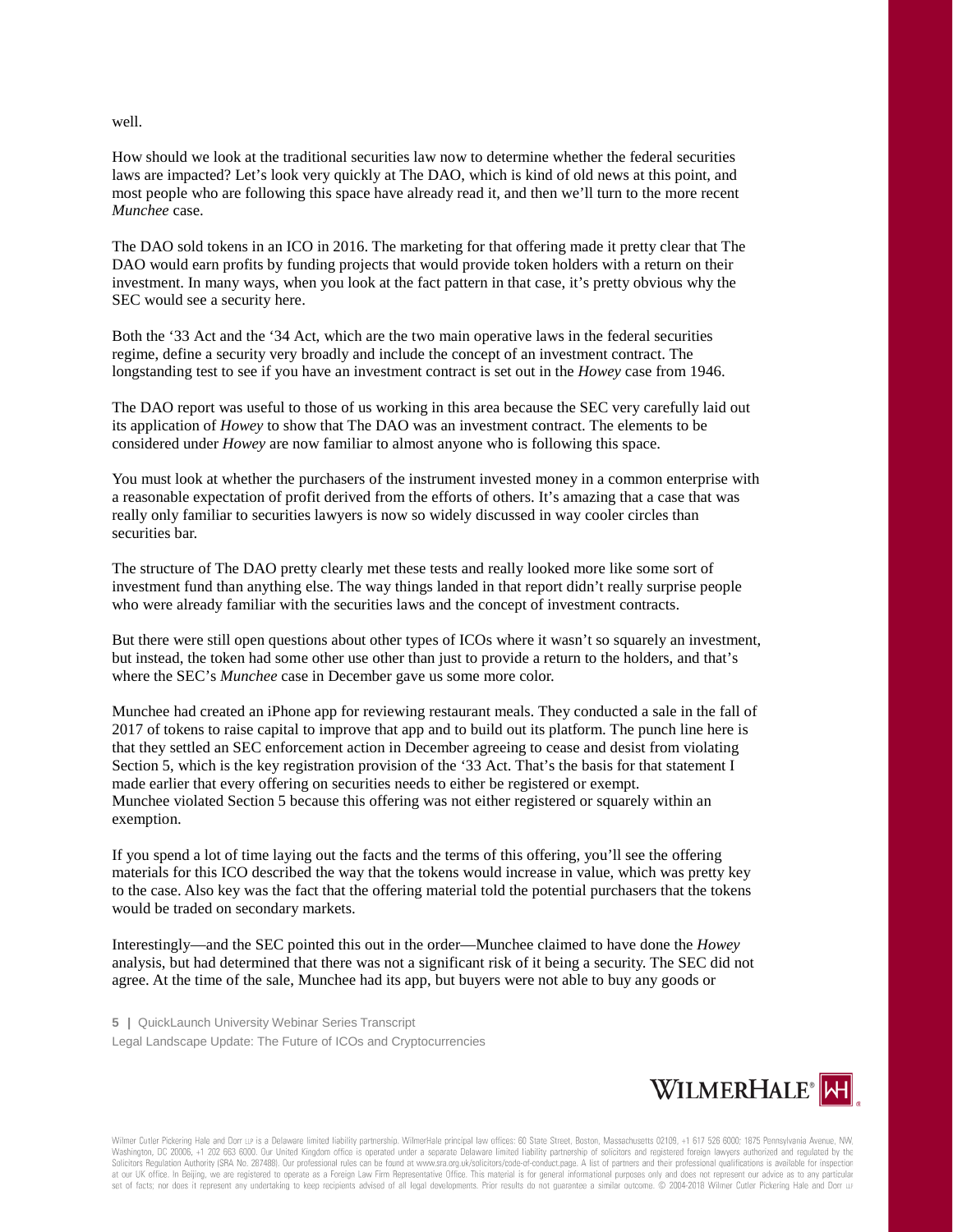services on the ecosystem.

This points out some of the tension in the analysis. A lot of people out in this market have been proceeding under the impression that a token that has some utility will not be a security, but this case makes it clear that in the SEC view, that's not enough. That a token can have some utility, but if the real reason people are buying it is because they are expecting to share in the upside of the business, you need to look harder at that analysis.

Other important things to know in this case: the SEC noted that the company promoted the sales of the tokens to professional cryptocurrency investor types and not to the people who would be expected to actually use the app or the platform to do the restaurant reviewing. The record in this matter also included public statements from the founders and promotion of other people statements that shouted the opportunity for profit which didn't help their case.

Working through the *Howey* test, the SEC found that all the elements of that test had been met. There was an investment of money because the tokens were bought with Bitcoin or Ether. The SEC did not give a lot of real estate in the discussion to the common enterprise prong of the test, but they talked about it more in the context of the expectation of profits, looking at the efforts of building the ecosystem which would then create the demand for the tokens and in turn add to their value.

Some of the key facts that went into the analysis were that while the app existed, it was still subject to improvement and the ecosystem that the company intended to build and on which tokens would be used did not exist at the time. People talk a lot about utility tokens versus security tokens. Actual utility is clearly very important. The SEC did know that there was not a whole lot of utility here at all, but just having some utility is not the only key thing. As I mentioned, the SEC has made it clear that some utility doesn't take you out of the securities laws if what's really going on is that people want the tokens because they have an expectation that they can profit from them.

The SEC also focused on features of the token, which is kind of technical for an SEC order discussion on features of the token that could cause the token to appreciate in value. And they pointed out things like appeared membership plans that gave higher payouts to people who hold more tokens. The companies intend to burn tokens over time to reduce the supply and increase the scarcity.

In addition, companies may also plan to support secondary trading, and to promote liquidity in the tokens, by buying and selling from the company supply. These were all facts that went into the consideration of whether people were relying on the efforts of others in that they're getting the value of these tokens. Also, in this case, we have to look at the marketing, which was seen as promoting to potential purchasers the opportunity to profit.

I think there's a lot to take away from this case for what the SEC is focusing on as we look at these offerings going forward and as a reminder that we all have to step back and look at the offering as a whole when doing the analysis. It's probably not enough to just say, "Well, we don't have the common enterprise prong in a clear black and white sort of way, so I'm going to be okay." The SEC is clearly looking at this more holistically and seeing the intent in kind of almost the mindset of the purchasers.

As Glenn said at the outset, the SEC is focusing more on ICOs, and getting this right is feeling more and more important as the SEC pressure is continuing. The SEC Chairman has been very vocal in speeches and testimony. He has said more than once that just about every ICO he's seen has looked like a securities offering, which makes us have to look at this all very carefully as we move forward. And,

**6 |** QuickLaunch University Webinar Series Transcript Legal Landscape Update: The Future of ICOs and Cryptocurrencies

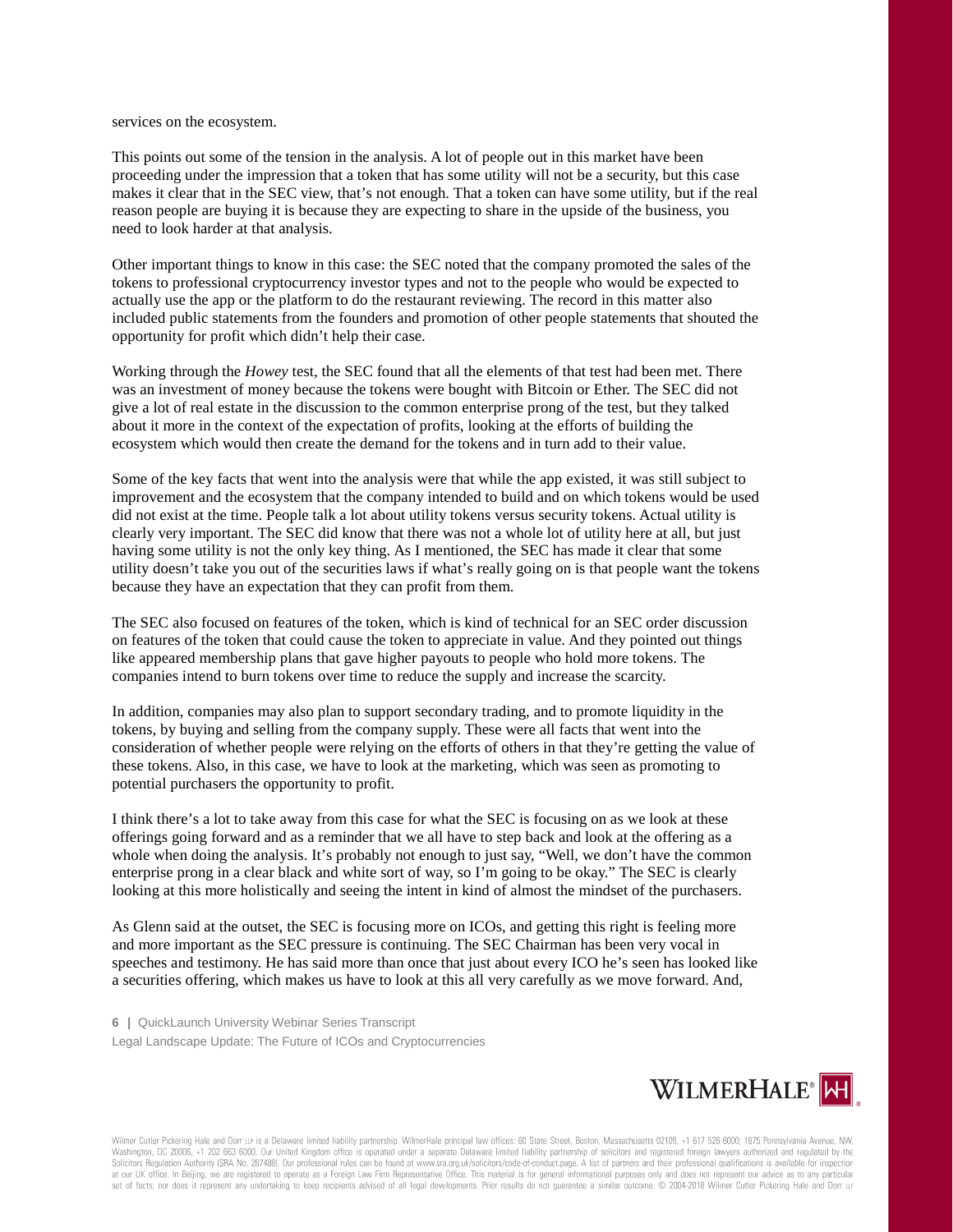by giving warning language to us securities lawyers that it's our role to act as gatekeepers, you will find that our analysis will be rigorous to try to keep you all out of trouble.

It's important to notice the reports yesterday about the subpoenas that are being issued by the SEC to startup companies and their advisors. This would appear to be the beginning of some serious enforcement activity in this space. If you're involved in startups, you've probably never had to interact with the SEC before. Let me note just how important it is to take it seriously. If you do hear from the SEC, number one, don't destroy any documents. If you get a subpoena, you'll make things way worse for yourself. Number two, find experienced counsel pretty quickly before you start talking to the staff.

Is it all gloom and doom? Not necessarily. It doesn't mean it's impossible to have a true utility token but not a security when you look at all the facts and circumstances. There's a lot of risk, and there will be a lot of scrutiny. You should, in a perfect world, be able to create a token that's linked to the use of a particular product or service not marketed as an investment, use it as a medium of exchange and have a closed kind of system that would work. But realistically, in this climate, that's going to be a pretty high bar to be comfortable that what you have is definitely not a security.

As you're working through it, you need to look at the economic realities of the transaction and really use caution now while we're in this hot moment for enforcement. That doesn't mean that this market has to die. If you're thinking of an ICO, you want to think seriously about whether you can do it as a compliant securities offering. There will be some drawbacks to do it as a securities offering compared to the freewheeling ICOs of the good old days last year, but it may keep you out of trouble.

There are a few different exemptions that could be available. Regulation D is the one that I think most people are thinking about right away. That's available if you're willing to limit the purchasers of the tokens to accredited investors and meet the other requirements of the safe harbor, which includes taking reasonable steps to verify that the ultimate purchasers of the tokens are accredited investors.

Certain third parties are providing this service, which is very helpful, and a big issue on this is this is a private placement exemption. It comes with trading or resale restrictions under the securities laws, so these would be restricted securities, which means that they're not going to be freely tradeable for a year after they are issued, which is very different from the business model that people have been proceeding under.

Some issuers may also try to comply with Regulation S, which is the exemption for offshore offering. This is not particularly helpful to a company that wants to sell its token to a US person even if the issuer is offshore. Being offshore is not just that you can incorporate someplace else with all of your management and people sitting in the United States. It takes a little structuring if you're going to try to do a Regulation S offering.

If you need to have a token sale that is really tradable right away, there are options. There is the Regulation A exemption or a full-blown '33 Act Registration. Regulation A is exemption from registration for limited offerings but there are dollar amount restrictions and it requires going through a review process with the SEC staff. But I think it's viable because at the end of the day, you could get through that review and get the staff comfortable with your offering, you would be able to sell your tokens to any type of investors, not just accredited investors, and they would be freely tradeable right away. It does come with some ongoing reporting obligations afterwards.

'33 Act Registration would also provide those benefits of selling to any retail investor and having no

**7 |** QuickLaunch University Webinar Series Transcript Legal Landscape Update: The Future of ICOs and Cryptocurrencies

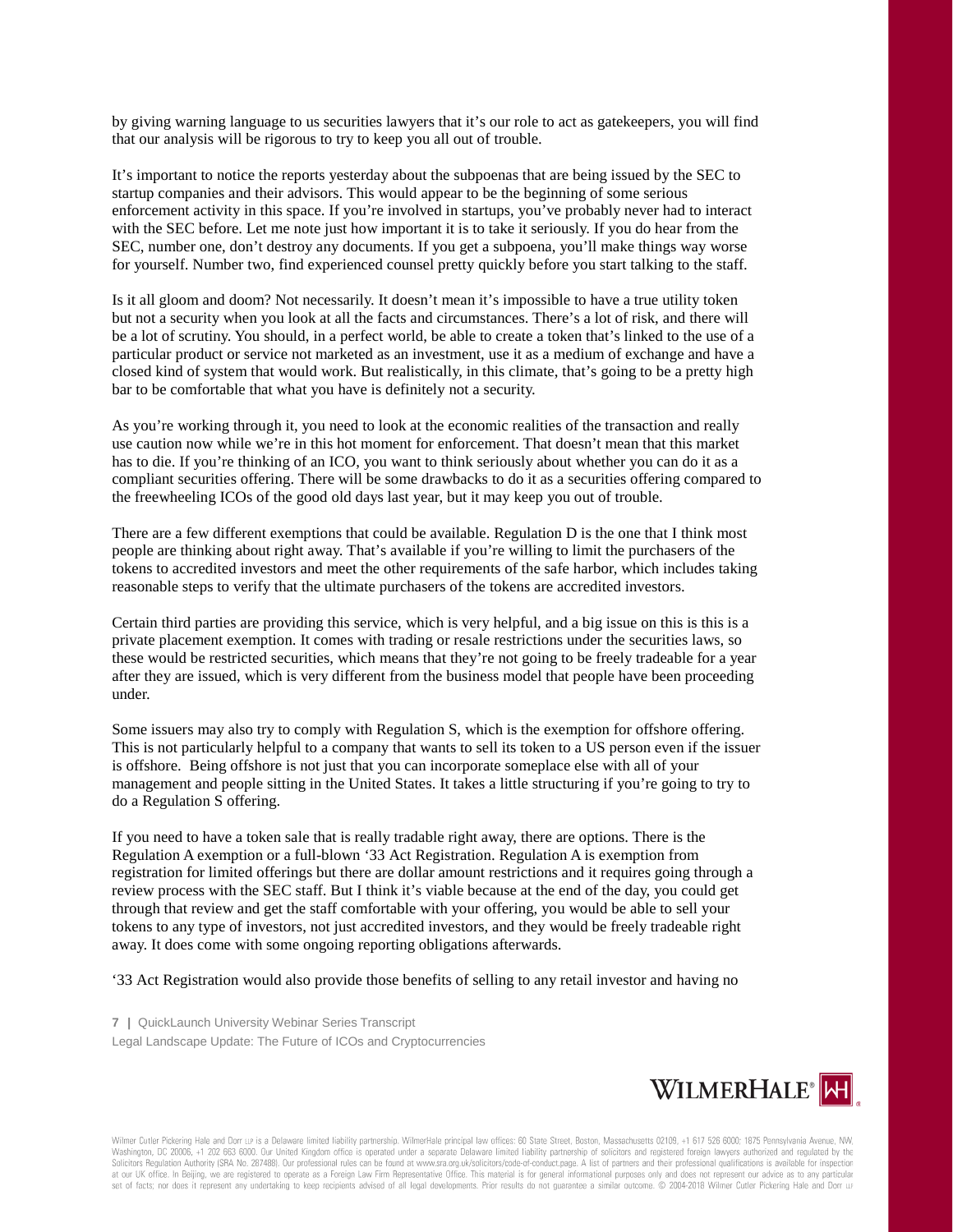restrictions on transfers, but it does come with more burdensome requirements than Reg A. I think there may be some tentative movement into exploring the Regulation A's base. I would be kind of surprised if this moved into registration, but maybe. The good part about it is that the SEC staff has indicated repeatedly its willingness to work with ICO companies that want to comply, so if you're interested in exploring and doing a good exempt offering, I think, with good counsel and the ability to talk to the staff, that could work out.

Just briefly, there are separate questions about pre-sales of tokens even where the token to be issued is planning to be a utility token and intended not to be a security. It's hard to make an argument that the interest sold in a pre-sale are not securities. Many companies have addressed this with the use of a SAFT that's sold as a ready private placement.

There are also lots of questions about whether the token, when it's finally issued, after that SAFT is used, has any chance of not being a security because of the credit of the securities offering. I think it's possible, but it faces all the difficulties that we already addressed particularly in this climate. You'd have to really have a very convincing argument that what you're issuing is truly a utility token.

As with so much of this, the key is to get really good serious advice as you work through it. And thank you for listening to that update. I'm sure we'll have some questions on these SEC issues at the end. Now I want to hand it over to Petal to switch gears slightly, and hear about what's going on at the CFTC.

**Petal**: Thank you, Jennifer. First, I will go through a primer on the CFTC's current oversight over crypto. I know there are many on the line who are CFTC veterans and some who are not as familiar with the agency, so I'm going to try to both introduce the agency as well as bring everyone up to speed.

Let's start first with definitions. The first definition is commodity. It's a very broad definition. There are some specified agricultural products in that definition, but at the end, it says, "And all other goods and articles, and all services, rights, and interests in which contracts for future delivery are presently or in the future dealt in." Basically, any good, article, service or right or interest that is the subject of a futures contract could be defined as a commodity. It's very broad and efficiently made very clear that all cryptocurrencies are commodities.

A swap definition is also very broad. A swap is a contract that provides for any purchase, sale, payment, etc., that is dependent on the occurrence or non-occurrence of an event or contingency. If you have an instrument where the purchase or the sale is dependent on something happening that is outside of the control of the participants, then that could be a swap.

It also mentions how a swap is also a contract where you have an exchange of payments where you're really moving risk based on a future change, the potential of future change. It's possible that you may think that you've created just a regular token, but within the token, the programming is such that risk is being transferred between parties and the token itself is actually a derivative, is actually a swap. You definitely have to get good advice on the instruments themselves.

A spot contract is the underlying cash market. Spot contracts have to have an intent to deliver and have actual delivery. If the transactions are leveraged, then they must result in delivery within 28 days or be between commercial entities. The commission has proposed an interpretation on actual delivery, which I will also discuss.

**8 |** QuickLaunch University Webinar Series Transcript Legal Landscape Update: The Future of ICOs and Cryptocurrencies

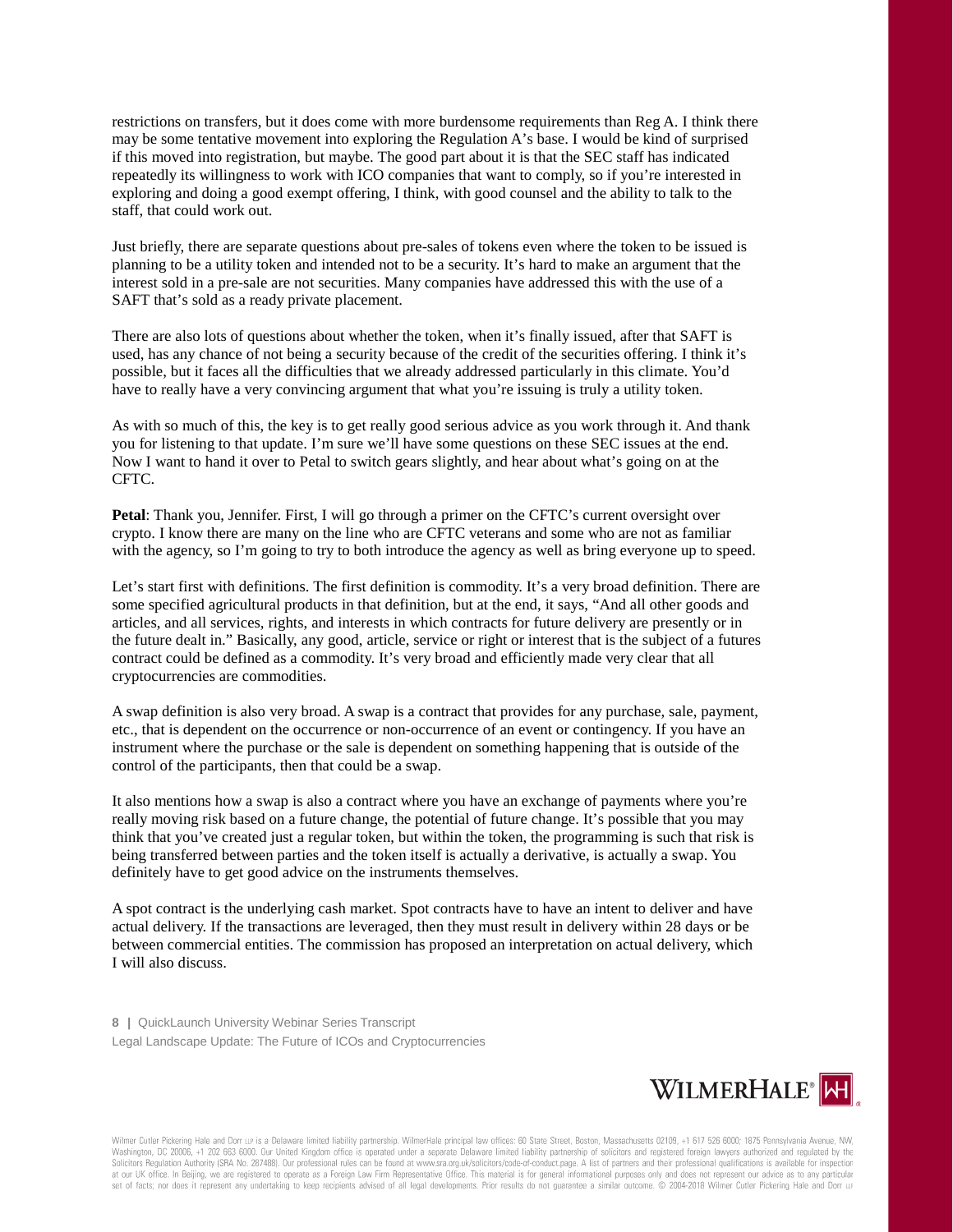If it is a true spot exchange, it does not have to be registered with the commission. If you are acting as an intermediary on a spot exchange, then you also do not have to be registered as an intermediary. But if, as I noted before, the actual cryptocurrency is really a swap, then all of that changes and you are right in the heart of CFTC land.

In terms of actual delivery, the commission recently put out a proposed interpretation about leveraged transactions and noted that actual delivery means that the recipient of the delivery can actually take the cryptocurrency out of the exchange and use it for other purposes and neither the offerer or the counterparty has interest in it. This makes sense in terms of traditional delivery in agricultural products etc., but it's different in the crypto space, and this proposal has been highly controversial and I'm sure we'll see much more about this in the years to come.

The CFTC has also commented on the SEC's analysis and noted that that is separate from the CFTC's analysis. So, it's possible that the CFTC can look at a token and find that it is a commodity or a derivative itself regardless of the SEC's analysis of that same product. The CFTC is definitely keeping all options open and so we definitely need to make sure that you're engaging in a CFTC analysis as well as the SEC one.

Now, for the contract. The first swap derivative was the Bitcoin swap at TeraExchange issued in 2014. The interesting thing is that the CFTC was not looking to be the regulator of crypto. It was kind of thrashed upon them because to do with the self-certification process, now, number one, the commodity definition is very broad, as we've discussed, but also, secondly, the actual contract approval process is such that the commission can't deny that contract unless it is inconsistent with the Commodity Exchange Act—which is a very high bar.

This first contract was brought upon the Commission, but now, today, we have two Bitcoin futures being traded on the CME and CFE. They have very light trading right now, but the hope is that over time, they'll gain more volume and help to bring some stability to the market, some more stability to the market.

The CFTC caught a lot of flak for self-certifying these futures, so early in January they issued a backgrounder where they explained the limits of the self-certification process, which I mentioned earlier, as well as their own due diligence. On January 19 of this year, the chairman noted in a speech that the CFTC is engaging in heightened review of these contracts, and toward the end of January, an advisory committee of the CFTC also reviewed the process. There's been lots of controversy about these contracts and the CFTC is currently reviewing them with a heightened review.

Let's go now to the CTFC's crypto agenda. We've discussed the definitions and the contracts, but let's discuss in terms of the overall agenda. Chairman Giancarlo, who is a Republican, has a two-pronged approach towards fintech and cryptocurrency. First, having a positive approach, one to encourage innovation, not one to get in the way of innovation. But then the second prong is to have a pretty strong approach towards enforcement against fraud and manipulation.

The other two commissioners are Commissioner Quintenz (R), who has been generally supportive of fintech and has a hands-off policy generally, and Commissioner Behnam (D), who has been more circumspect about that. But, for the most part, the CFTC is going forward with the chairman's twopronged agenda.

The first prong is really captured in LabCFTC. LabCFTC is basically a part of the Commission that has

**9 |** QuickLaunch University Webinar Series Transcript Legal Landscape Update: The Future of ICOs and Cryptocurrencies

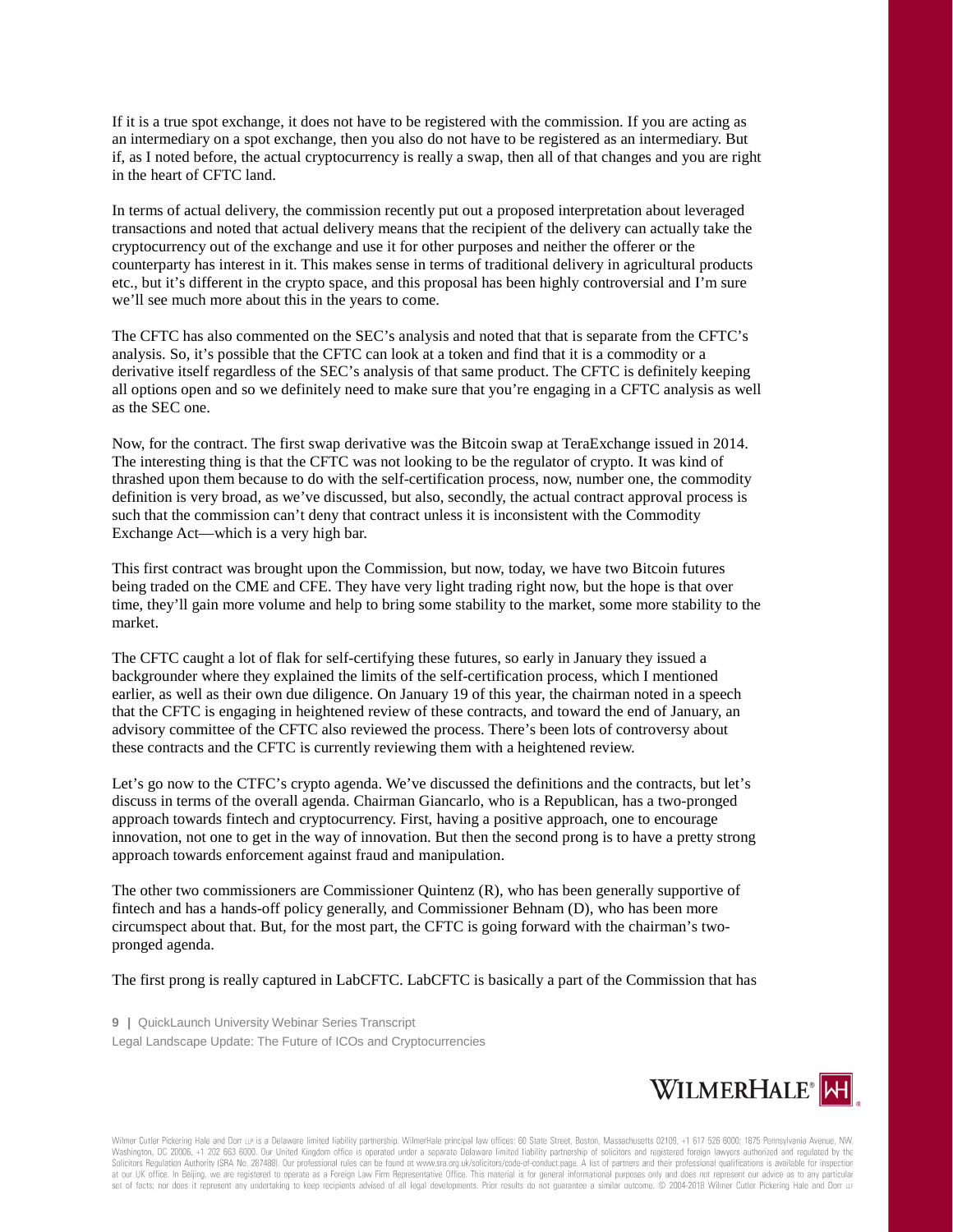two purposes. One purpose is to help fintech innovators understand the CFTC regulatory landscape. The other purpose is to help to the CFTC understand what's happening in fintech, including getting reg tech help as well.

In terms of the second prong and the focus on enforcement, the CFTC has issued several guidances to this end. One is the LabCFTC Primer in October 2017. In that Primer, the CFTC made a very important point, which is that for derivative on commodity, the CFTC has broad authority, regulatory and enforcement.

But even in the underlying cash market, for those transactions, the CFTC has authority over fraud and manipulation. That was a very important point that the CFTC made clear that they saw their jurisdiction expanded in that way. They also noted several prohibited activities, including price manipulation, wash trading, and failure to register platforms and intermediaries.

There are also other advisories. There were two advisories that were focused on more of the retail customers talking about general concerns over Bitcoin and just volatility in the market, pump-and-dump schemes, etc.

Let's go on to enforcement, which has several pieces. It chases the first coinflip of 2015. Basically, the platform was found in violation for not registering. Then TeraExchange, in that same year was accused of wash tradings by the commission.

The Gelfman Blueprint scenario was alleged to be a Ponzi scheme just using cryptocurrency. Cabbage Tech was also alleged to be basically fraud, misappropriation of funds, straight theft just using cryptocurrency.

The Dillon Michael case saw 1.1 million in Bitcoin taken from over 600 people and then misappropriated through this alleged Ponzi scheme. In My Big Coin Pay, the Commission alleged that the actual platform had made fraudulent statements claiming, for instance, that the currency was backed by gold, when it was not.

Looking back at these enforcement matters, several things stand out. One is that a lot of this is just garden variety fraud just in crypto and also that the commission is going after the exchanges as well as the intermediaries.

Let's look back here. I think that the fundamental questions that you have to ask yourself if you are innovating in this space are, number one, 'is the financial product that you're using a CFTC-regulated product?' If it is a derivative on a cryptocurrency, it definitely is, but then again, the actual cryptocurrency itself may actually be a derivative based on how it's structured, based on the programming.

If yes, it is a CFTC-regulated product, then question two is 'does the way that you are interacting with this financial product subject you to registration?' Not everyone who uses a derivative has to register, but if you are a platform or an intermediary, then you may have to.

Lastly, there are also certain requirements that even if you're not required to register, you still have, including reporting and recording keeping.

**Jennifer**: Thank you, Petal. We're seeing some questions regarding the standard risk disclosures

**10 |** QuickLaunch University Webinar Series Transcript Legal Landscape Update: The Future of ICOs and Cryptocurrencies

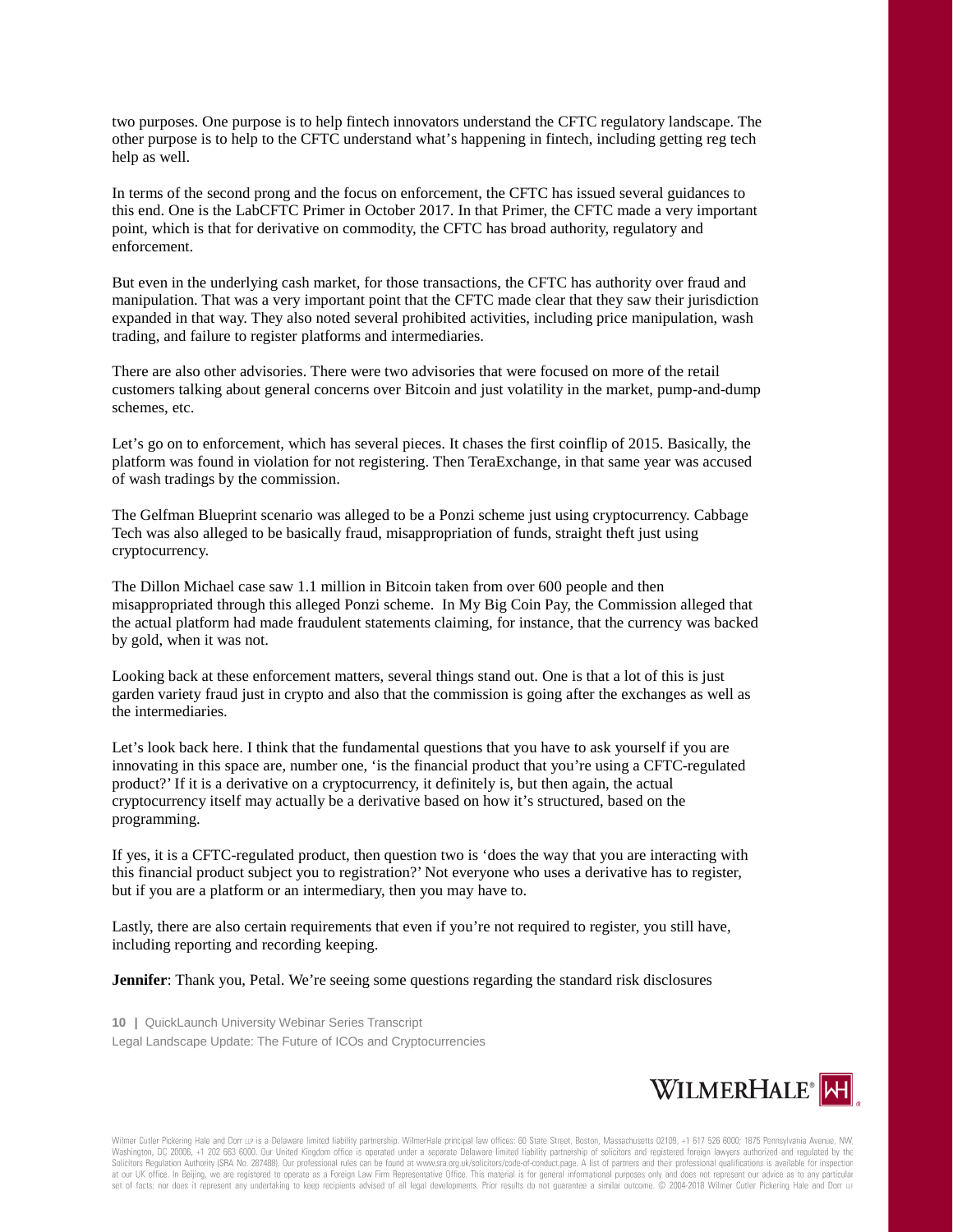recommended on marketing materials discussing cryptocurrencies.

There are lots of things you need to worry about around the marketing materials discussing cryptocurrencies. As I mentioned before, that was a big part of the *Munchee* case. You need to be careful if you're trying to not acknowledge that this thing that you're selling is a security and you certainly don't want to be marketing it as an investment.

Even that aside, whether you're doing a securities offering or you're doing a utility non-securities ICO, I think the derivative disclosures are not especially different from what you would see in a more traditional securities offering. You need to disclose the material risks to your purchasers of what could affect their transaction.

We see besides the normal business risk disclosures that these are startups, and you need to understand before you buy anything that there's risk in investing in any early-stage company. If we're talking about a securities offering that's compliant with like the private placement exemption, I'd expect to see a pretty significant disclosure about the lack of liquidity and transferability of these things.

You do see in a lot of these offerings that the companies are acknowledging the regulatory risk here that the SEC space is evolving and that even the ones who say that they have a strong *Howey* analysis and don't believe they're selling a security, usually use this risk disclosure saying, "We could be wrong."

**Glenn**: The next question asks: 'Many companies pre-sell tokens to accredited investors using Regulation D. How do you analyze the securities and financial regulations they will have to comply with when they want to include crypto tokens for sale on their app or platform?'

It's an interesting question and it covers a couple of points that I wanted to address. The pre-sales or Simple Agreements for Future Tokens(SAFTs) are almost always a security. The issuance of a SAFT should be treated as a security. SAFTs involve the sale of tokens for future delivery at a time when the token has not yet been created or when the tokens relate to, in fact, a platform that has not yet been significantly developed and or commercially used. In these cases, the tokens are often securities because their future value depends significantly on the efforts of the token sponsor, and that's one of the key prongs of the *Howey* test that Jennifer has outlined.

The SAFT typically also is a security because it is a contract to buy a security. It is a contract to buy these tokens. The tokens that are issued pursuant to a SAFT maybe securities, they may not be securities. Whether a token delivered pursuant to a SAFT is a security continues to depend on whether the value of the token depends significantly on the efforts of the token sponsor and potentially on another third parties as well. So the *Howey* test, again, would govern that analysis. The fact that the tokens were purchased on a delayed basis through a SAFT rather than through a direct issuance is not particularly a fact to the analysis of whether the tokens are securities.

At the time that SAFT converts to a token, to the extent that the token is solely a utility token, the token should be treated as a security. And, as Jennifer indicated, there is a possibility the utility token that has utility on a fully developed platform that's widely used is not a security. If the token-based platform is fully developed and the tokens are widely used commercially on that platform, they should be treated as securities. But the problem is that many token-based platforms are never fully developed.

The sponsors, the companies that are issuing or creating the tokens are always continuing to develop or market the platform or the continuing commercial viability of the platform may be dependent upon third

**11 |** QuickLaunch University Webinar Series Transcript Legal Landscape Update: The Future of ICOs and Cryptocurrencies

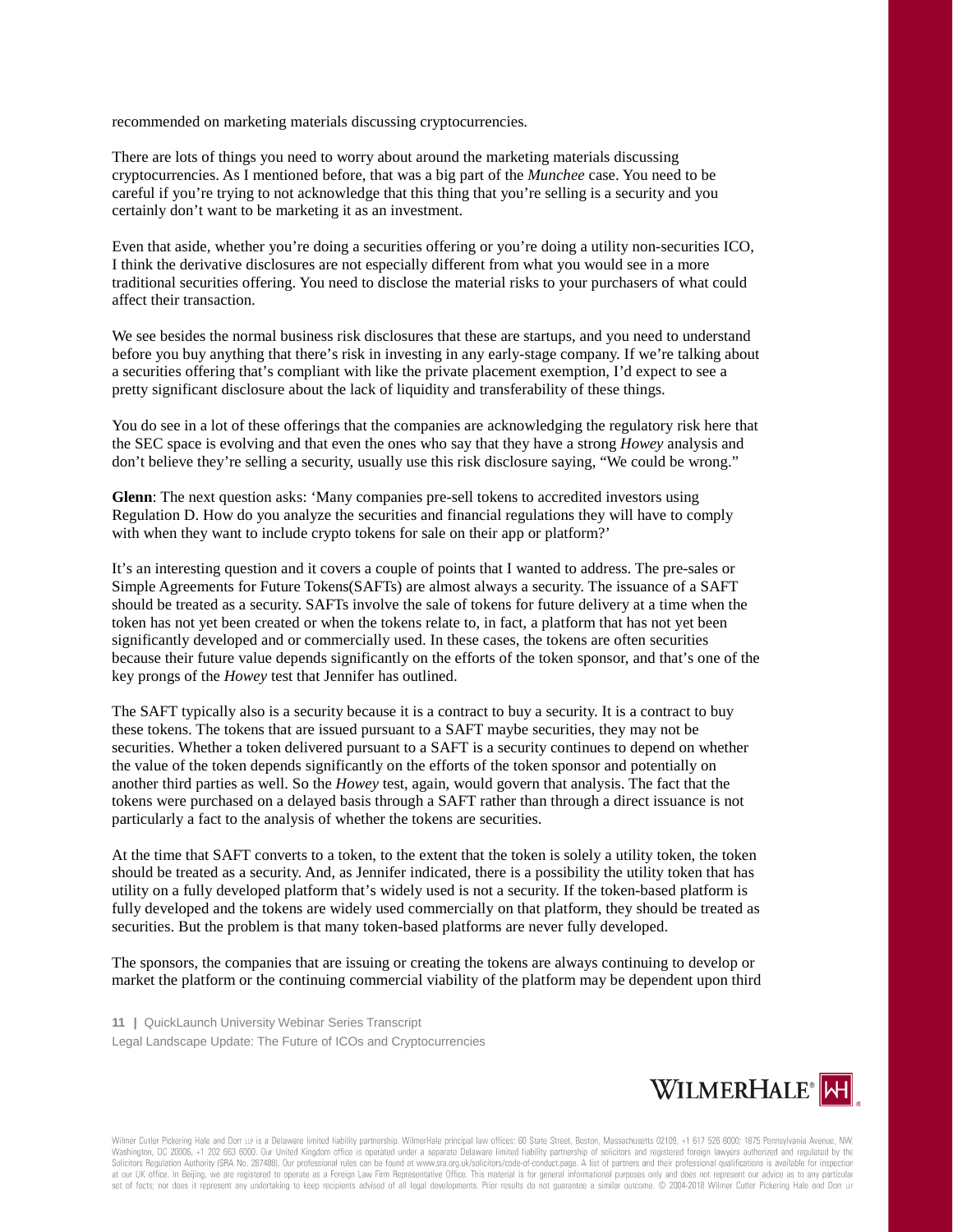parties to develop new applications to run on that platform like Ethereum, for example. In these cases, even tokens that have some utility at the time they're issued may still, in fact, be securities because of the continuing efforts of the platform sponsor and others may have a significant impact on the value of the token.

The bottom line to this question is you need to constantly run the *Howey* test to determine whether the underlying token that's being issued pursuant to a SAFT is, in fact, a security or not.

**Jennifer**: Let's talk about what happens if you do one of these offerings as a compliant securities offering under one of the exemptions that I mentioned, since we've got a few questions in about Regulation A and about Regulation D.

One is 'Will a Regulation A ICO be allowed in all US states?' Now, that's a good question. It depends, is the answer. There are two tiers to Regulation A. If you did tier one, the offering would still be subject to states'securities regulation and you'd have to go through the process with the states and it would not necessarily be allowed in all US states.

If you did the offering under tier two of Regulation A, which comes with more requirements and more ongoing reporting afterwards, it's not the easiest thing in the world. But, if you did a tier two Regulation A offering, that comes with preemption of the states securities laws. So I think that that would be allowed in all US states.

Regulation A securities would be tradable. I saw a question about whether they would be allowed to be traded on a secondary market. In theory, yes, but you'd need to find a secondary market, some sort of exchange or an ATS that is willing to trade these because they would be securities.

You'd need to have a broker-dealer or a regulated entity in the middle of that transaction and it wouldn't probably just be able to go trade on the existing crypto exchanges that are out there because they're not set up to be broker-dealers and engaged in securities transactions for the most part.

On Regulation D, someone was paying attention to what I said about the transfer restrictions and not being freely tradable for a year. If you want to do a fully compliant Regulation D offering, one of the terms of that rule is that the issuer has to take steps to make sure that the purchasers know that their securities are restricted and can't be resold without compliance with the securities laws.

Another question I saw is whether or not there are requirements for a 12-month lock-up. It's not a requirement in the rule that you actually put on a 12-month lock-up, but you definitely have to take reasonable steps to not allow those securities to just go be traded willy-nilly. The consequences of not paying attention to that part of the rule means that the exemption would not be available to you and so that would not be especially compliant. Those are some kind of securities laws questions that came in.

**Glenn**: We did receive some questions about how the regulatory environment in the US has become inhospitable for token offerings. Can we just simply take offshore and create a new entity abroad or do the offering in a more favorable jurisdiction?

It's a good question. Using an offshore entity to issue tokens certainly does not change the applicability of securities laws to tokens if they are offered and sold in the United States. Tokens that are securities generally may only be sold in the US by the issuer if the tokens are registered with the SEC or they're sold in an exempt transaction as Jennifer has explained. This is true regardless of where the issuer of the

**12 |** QuickLaunch University Webinar Series Transcript Legal Landscape Update: The Future of ICOs and Cryptocurrencies